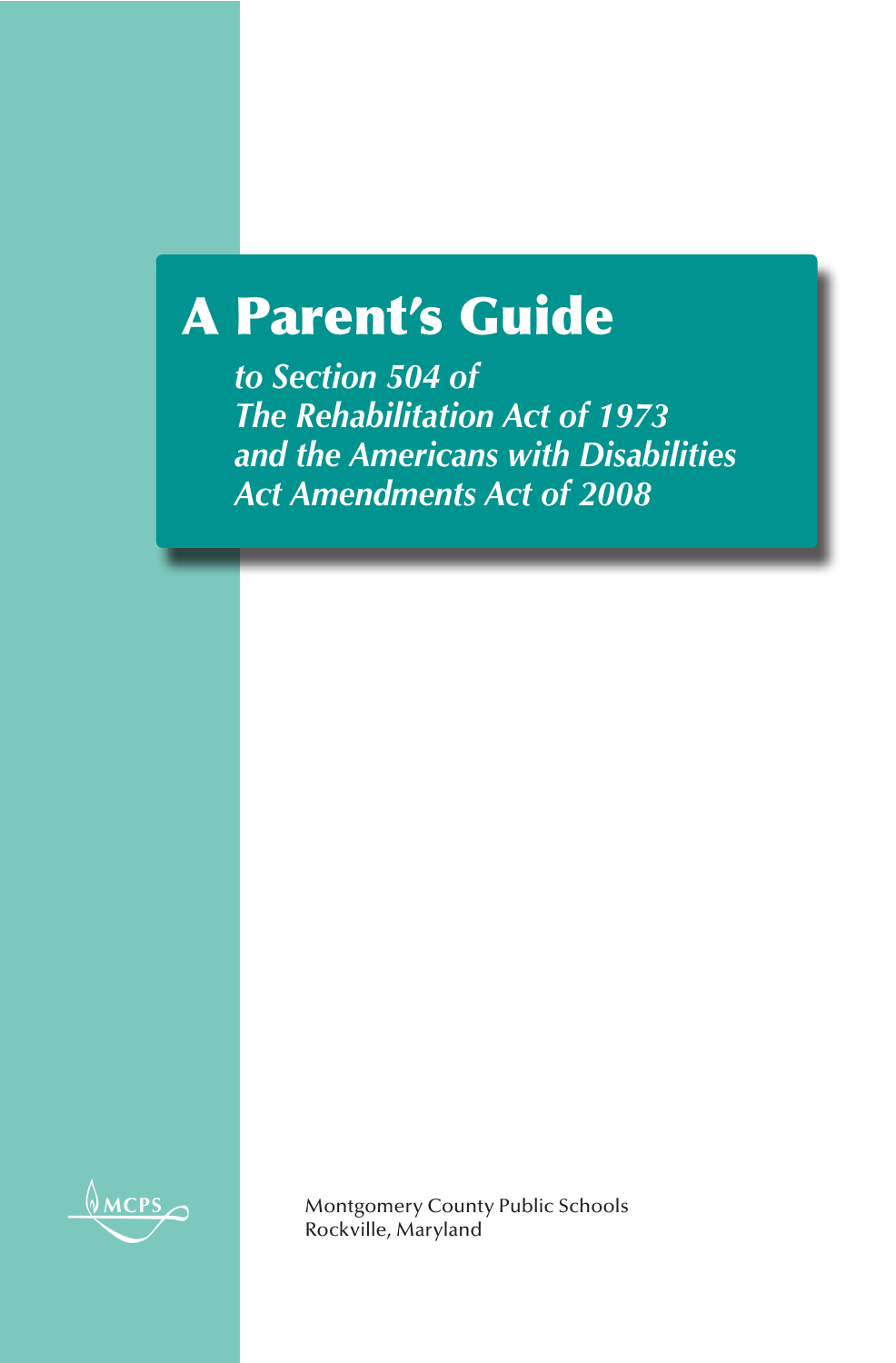### **What is Section 504?**

Section 504 is a federal law that protects the civil rights of persons with disabilities. The Act prohibits any organization that receives federal funds from discriminating against otherwise qualified individuals because of a disability. The Montgomery County Public Schools (MCPS) elementary and secondary programs and activities are subject to the provisions of Section 504.

MCPS Regulation ACG-RB, *Accommodations and Services to Students Qualifying Under Section 504 of the Rehabilitation Act of 1973*, describes MCPS procedures for implementing Section 504 for students. Copies are available online and at all schools.

#### **Who is Eligible?**

A student with a disability should be considered for eligibility and accommodations under Section 504 if he/ she has a physical or mental impairment which substantially limits one or more major life activities.

Examples of "impairments" include severe attentional problems, severe allergies, cerebral palsy, diabetes, and epilepsy.

"Substantially limits" refers to the degree to which the student is significantly restricted from performing one or more of the major life activities compared with an average student in the general population.

"Major life activities" include walking, seeing, hearing, speaking, breathing, learning, and caring for one's self.

A diagnosis of a disability does not automatically qualify a student for eligibility under Section 504. Teachers or parents who feel a student may meet the criteria for Section 504 eligibility may request an Educational Management Team (EMT)/Collaborative Problem-Solving Team meeting. The team includes school staff and other specialists and will review various sources of information (e.g., report cards, observations, medical reports, and other data necessary to determine whether a student is eligible under Section

504). Not all students eligible under Section 504 require accommodations. The team must compare the student's performance with that of the average student in the general population to determine whether the effect of the student's impairment is so severe that, without accommodations, he/she would be denied an equal opportunity to access educational programs and activities. Some of the factors that the team may take into consideration are whether, compared with his/her nondisabled peers, a student—

- consistently needs more time to complete school tasks
- regularly needs modification of school tasks
- frequently demonstrates behavior that significantly interferes with access to educational programs
- needs assistance to care for self

If, at any time, a review of the data suggests the presence of a disability covered under the Individuals with Disabilities Education Act (IDEA 2004), the team will refer the student to an Individualized Education Program (IEP) Team. Parents will be asked to attend a screening meeting with the IEP Team.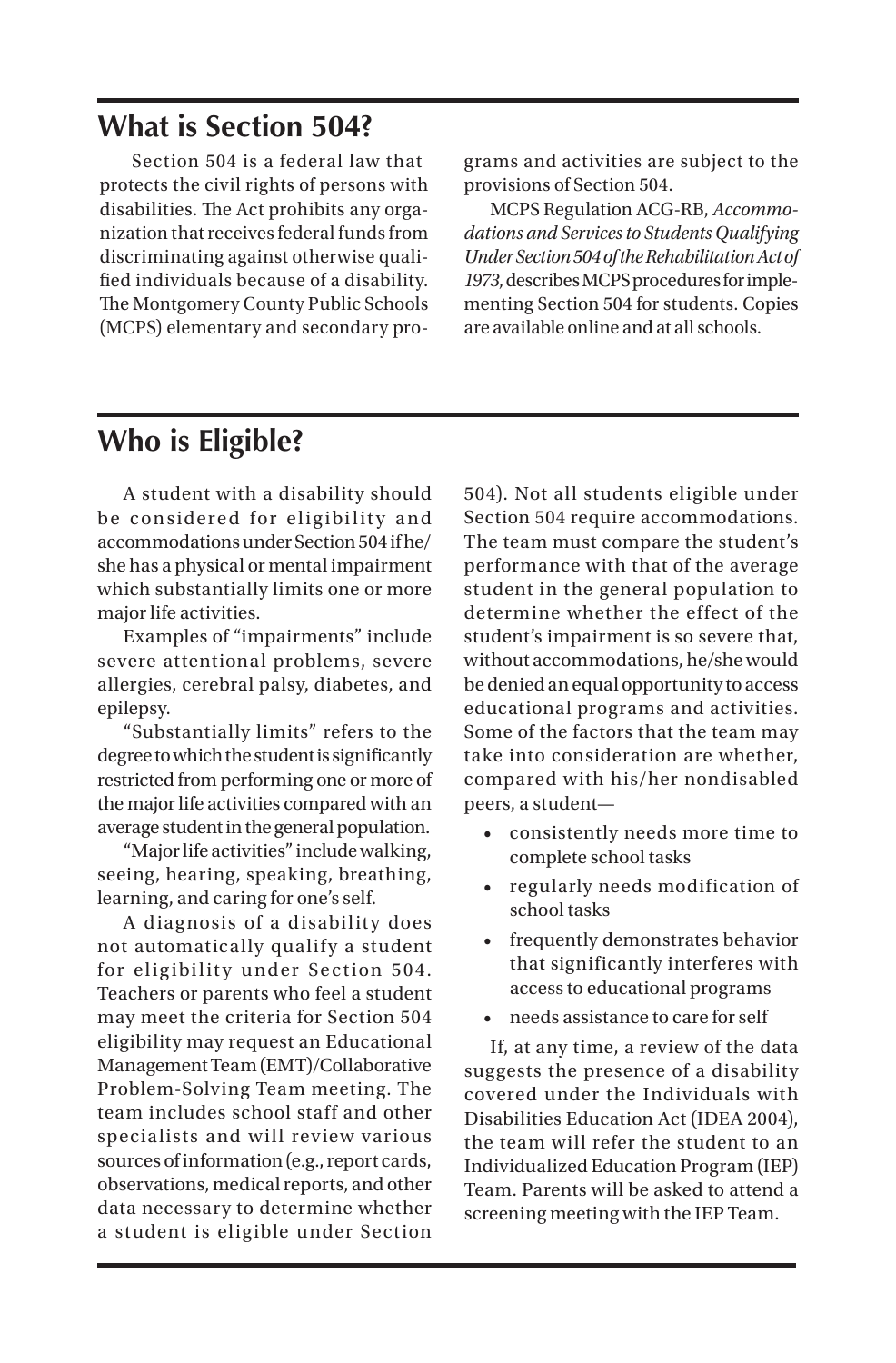#### **What is a Section 504 Plan?**

If a student meets the eligibility guidelines for accommodations under Section 504, he/she will have a Section 504 Plan developed for him/her to use in school. The plan specifies the nature of the impairment, the major life activity affected by the impairment, accommodations necessary to meet the student's

needs, and the person(s) responsible for implementing the accommodations.

Although it is the responsibility of the team to develop the 504 Plan, parents are encouraged to participate in its development. A case manager will be assigned to notify teachers about the plan and coordinate reviews, as needed.

## **What are my Section 504 Rights?**

- Parents are entitled to receive notice regarding their child's identification, evaluation, and/or recommended accommodations.
- Parents have the right to have their child afforded opportunities equal to those of students who do not have a disability—to participate in school programs and extracurricular activities sponsored by the school.
- Parents also have the right to examine their child's educational records and obtain a copy of those records.

The MCPS Department of Student Services, 850 Hungerford Drive, Rockville, Maryland 20850, is responsible for monitoring MCPS compliance with Section 504. The phone number is 301-279-3912. Parents may contact the Section 504 coordinator to appeal any Section 504 decisions. A copy of the MCPS brochure, Due Process Safeguards Information: Section 504 of the Rehabilitation Act of 1973, which contains more details about Section 504, is available online at each school.

### **Where Can I Learn More About 504?**

Further information regarding Section 504 and accommodations may be obtained from the following sources:

| School guidance counselor/pupil personnel worker/school-based 504 coordinator                       |              |
|-----------------------------------------------------------------------------------------------------|--------------|
| MCPS Section 504 coordinator                                                                        | 301-315-7335 |
| MCPS Department of Student Services<br>www.montgomeryschoolsmd.org/departments/studentservices/504/ | 301-279-3912 |
| Office for Civil Rights in the U.S. Department of Education                                         | 215-656-8541 |